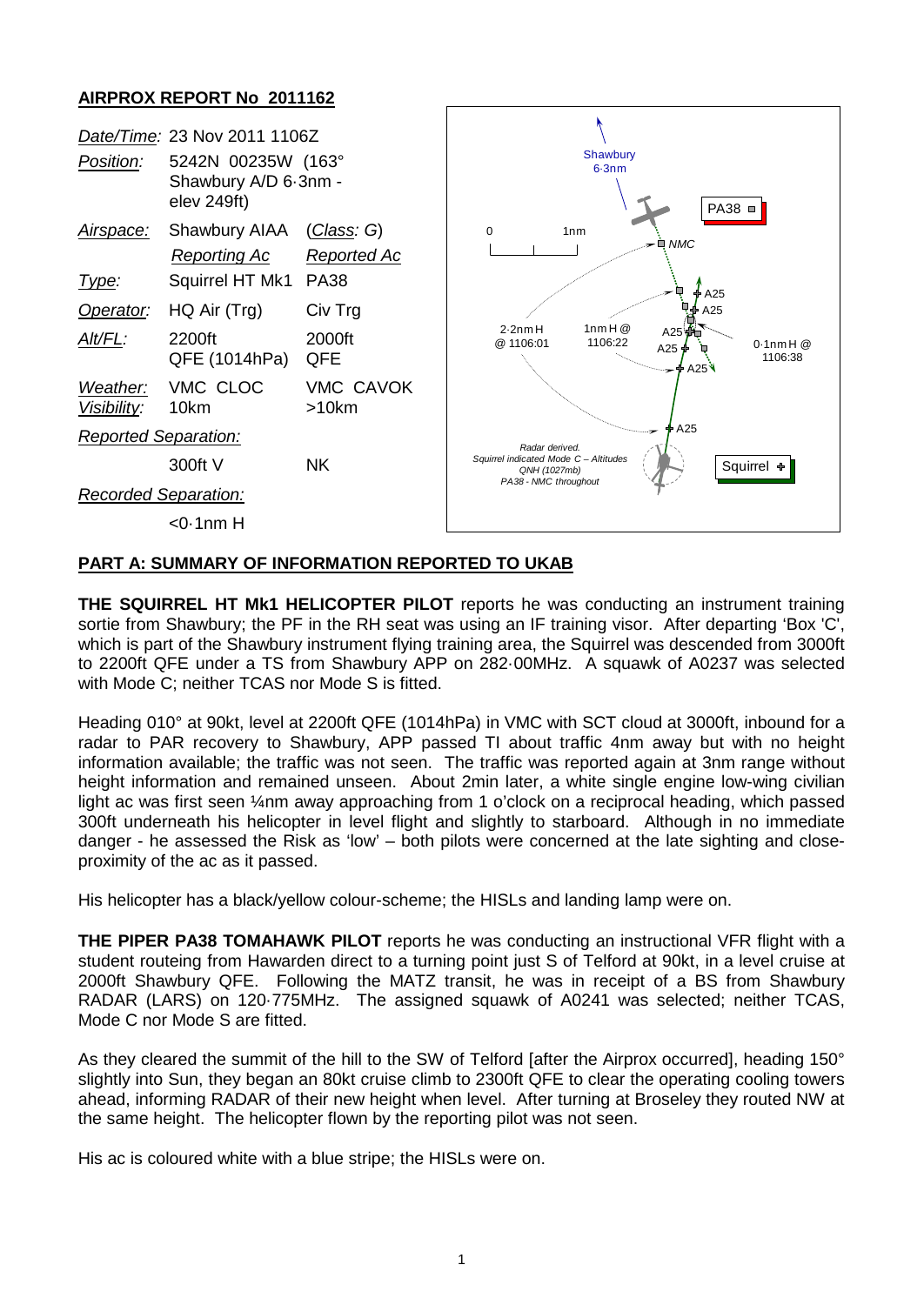**THE SHAWBURY APPROACH CONTROLLER (APP)** reports he was mentor to a trainee controller on the APP position. The crew of the Squirrel helicopter was under a TS descending to 2200ft Shawbury QFE when conflicting traffic was spotted, he thought 3nm N of the Squirrel. TI was given in the correct format [and actually transmitted by the trainee at a range 4nm] and was subsequently updated, advising the Squirrel crew of the 'previously reported traffic 12 o' clock, 3 miles crossing left to right..', which the crew acknowledged. At no time did he believe there was a danger of collision as the correct TI had been passed and it was evident from his displayed radar picture that the contacts would not merge. The pilot of the Squirrel did not ask for any further TI or avoiding action, but then reported seeing a light civil ac passing about 500ft below them.

**THE SHAWBURY ZONE CONTROLLER (LARS)** reports taking over the position at about 1055Z; several tracks were handed over that were in receipt of a BS. One of these was a PA38 from Harwarden on a NAVEX, using the SWB beacon to transit through the Shawbury O/H from NW to SE. When he took over the operating position the PA38 crew had already been cleared through the MATZ at 2500ft QFE and then several other flights called for a BS in the area; traffic levels were moderate at the time. After the PA38 had passed through the O/H, it continued on its SSE'ly track towards The Wrekin and the Mode 'C' readout was intermittent, he thought [no Mode C is fitted to the PA38], but the weather and traffic conditions were such that he did not consider it an issue. At no point did he consider there to be any confliction or that the PA38 was likely to merge with any other contacts.

**BM SAFETY MANAGEMENT** reports that this Airprox occurred between a Squirrel HT1 in receipt of a TS from Shawbury APP and a PA38 in receipt of a BS from Shawbury LARS. Shawbury ATC benefits from open-microphone recording; consequently, BM SM had access to all communication between personnel within the ACR.

APP was manned by a trainee and an experienced screen controller who described their workload as 'medium to low' with minimal task complexity. Whilst LARS also described their workload as 'medium to low' with minimal complexity, the SUPERVISOR believed that the controller's workload was high to medium and this view is supported by BM SM. The controller had taken over the LARS position about 8½min before the Airprox and was providing a service to 8 ac on LARS – 5 with a BS and 3 under a TS – and bandboxed with Shawbury Low-Level.

The incident sequence commenced at 1058:15 as LARS passed TI to APP on the PA38 crossing the Shawbury CMATZ. LARS stated that the PA38 was, *"Sleap northeast 4 miles tracking south squawking 0-2-4-1 through your overhead 2 thousand feet Q-F-E",* which was acknowledged by APP. No further liaison was conducted between APP and LARS in relation to the PA38 and Squirrel. There was no liaison recorded between the SUP, APP or LARS throughout the incident sequence.

At 1104:12, APP turned the Squirrel onto N from its previous heading of 030°. By extrapolation, at this point the PA38 was 7½nm N of the Squirrel tracking SSE'ly at 2000ft Shawbury QFE, some 2.7nm SE of Shawbury crossing the CMATZ; however, the PA38 squawking A0241 was not displaying Mode C. At 1104:27, APP instructed the Squirrel crew to "*set Shawbury Q-F-E 1-0-1-4 descend to height 2 thousand 2 hundred feet*." Shawbury ATC has confirmed that the descent to 2200ft was to take account of the terrain safe level around The Wrekin, it was not to take account of the PA38 at 2000ft. At this point, the PA38 was maintaining its SSE'ly track approximately 6.4nm N of the Squirrel.

At 1105:14, APP provided TI to the Squirrel crew about the PA38 stating, "..*traffic north 4 miles* (2 sec pause) *tracking east no height information*." This TI was acknowledged by the Squirrel pilot who reported *"..roger now maintaining 2 thousand 2 hundred feet 1-0-1-4".* The radar replay shows the PA38 maintaining its SSE'ly track. At 1105:46, APP updated the TI to the Squirrel crew stating "..*previously called traffic now 12 o'clock* [radar replay shows 11 o'clock] *3 miles crossing left-right, no height information*." Analysis of the radar replay shows that the 2 ac were on constant, almost reciprocal, converging tracks from the start of the incident sequence. Subsequent to completing his written account, the Squirrel pilot has stated that the mental picture that the crew developed, based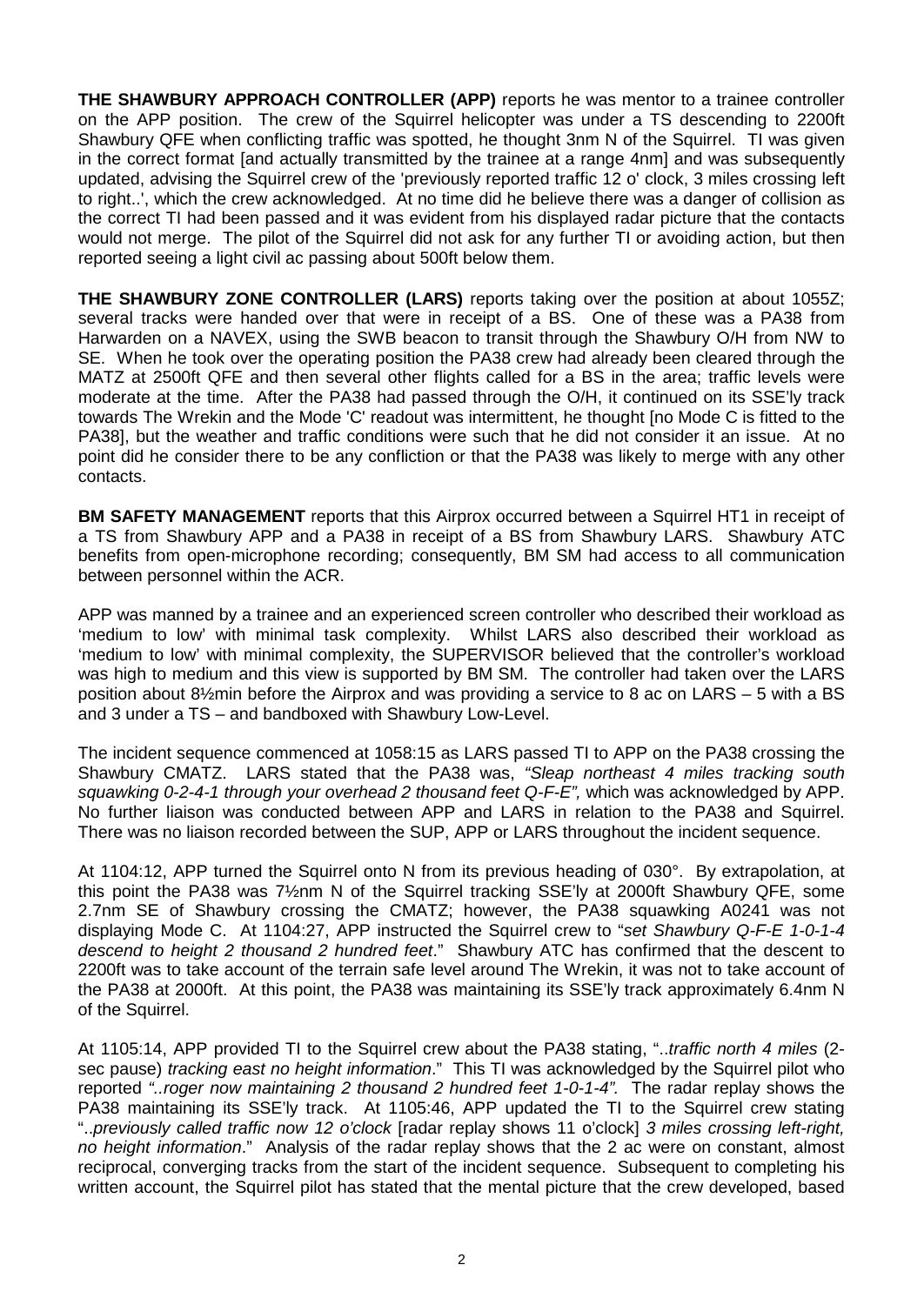upon this TI, was that the PA38 was no factor and would pass E of them; however, this may have been made with hindsight. APP gave no further update of TI and subsequently reported that 'at no time did he believe that there was a danger of collision…and it was evident from the radar picture that the contacts would not merge.'

CAP 774 Chapter 3 Section 5 states that:

'The controller shall pass traffic information on relevant traffic, and shall update the traffic information if it continues to constitute a definite hazard, or if requested by the pilot. However, high controller workload and RTF loading may reduce the ability of the controller to pass traffic information, and the timeliness of such information.'

CAP 413 Chapter 5 1.6.1 states that:

'Whenever practicable, information regarding traffic on a possible conflicting path should (include the) relative bearing of the conflicting traffic in terms of the 12 hour clock with the optional prefix 'left or right' as appropriate; distance from the conflicting traffic; direction of flight of the conflicting traffic; relative speed of the conflicting traffic or the type of aircraft and level if this is known…Relative movement and level should be described by using one of the following terms as applicable: closing, converging, parallel, same direction, opposite direction diverging, overtaking, crossing left to right, crossing right to left.'

The PA38 was in receipt of a BS and no TI was passed on the Squirrel; RT on the LARS frequency was continuous throughout the incident sequence. LARS reported that 'at no point did I consider there to be any point of confliction, or that the PA38 was likely to merge with any other contacts.' LARS has subsequently stated that whilst they recall making this assessment at some point during the incident sequence, they cannot recall when.

Between 1106:00 and 1106:25, APP was involved in liaison with unrelated Squirrel traffic. [The CPA occurred, in between sweeps, just after 1106:38 when the PA38 was marginally L of the Squirrel's 12 o'clock at a range of 0·1nm.]

Notwithstanding the non-sighting and effective non-sighting respectively by the PA38 and Squirrel crews and their responsibilities to 'see and avoid' in Class G airspace, the ATM aspects of this Airprox warrant further analysis. Whilst APP passed the initial TI to the Squirrel crew on the PA38, the description of the PA38's track at 1105:14 as "..*tracking east..",* did not accurately describe that track. Moreover, given the PA38's converging track, the description of its track relative to the Squirrel at the update at 1105:46 "..*3 miles crossing left-right*..", did not adequately describe that track either. Combined, these errors may have caused the Squirrel crew's incorrect mental picture. Moreover, although the Squirrel crew did not request updated TI or deconfliction advice, given that they had not called visual with the PA38 and that it continued to pose a definite hazard, the TI should have been updated after 1105:46. Given APP's moderate taskload and low complexity, it is difficult to comprehend how both the mentor and trainee mis-perceived the surveillance display and determined that the PA38 did not pose a continued 'definite hazard' to the Squirrel. Furthermore, whilst it could be argued that the vector onto N at 1104:12 introduced the risk of confliction between the PA38 and Squirrel, there is a hindsight bias inherent in this argument, given the separation that existed when the turn was issued combined with the dynamic nature of operating in Class G airspace. However, given the respective ATSs, whilst the instruction to descend to 2200ft was in-line with regulation, it did not reflect good practice as APP had received prior notification of the PA38 maintaining 2000ft QFE.

LARS was not required to pass TI to the PA38 crew under a BS and even if he had judged correctly that a confliction existed between the two ac that warranted a warning the RT frequency was too busy.

The remaining ATM related safety barrier in this occurrence would routinely be expected to have been provided by a Supervisor. Whilst the SUP states that he witnessed the occurrence, he is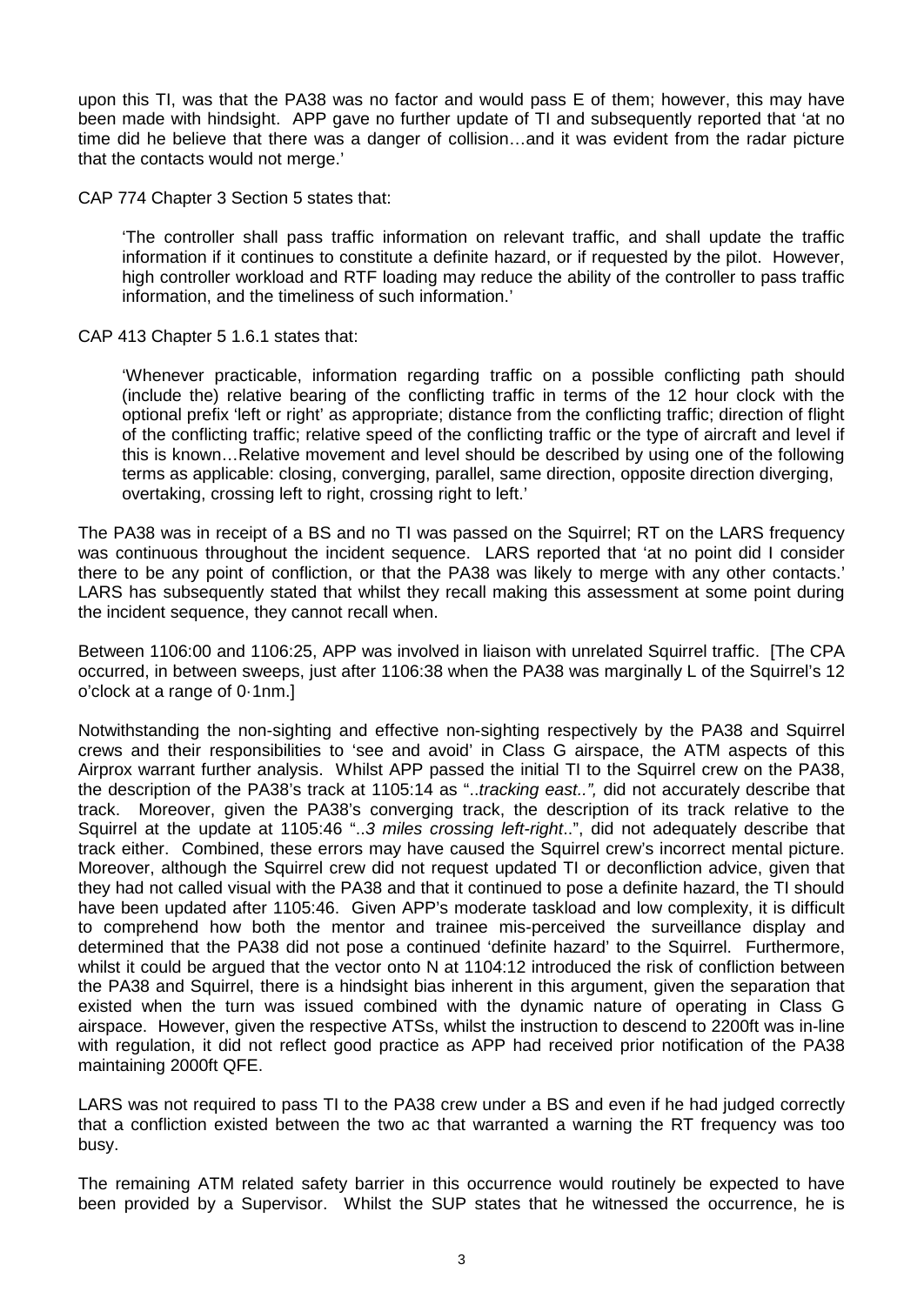unable to recall the event with any clarity and does not appear to have taken a part in the incident sequence. However, whilst direct liaison between APP and LARS may have been difficult given LARS' workload and RT loading, the absence of any liaison being conducted within the ACR suggests that there was a disconnect between the control positions, which would routinely have been filled by the Supervisor.

From an ATM perspective, the TI from APP to the Squirrel crew did not accurately or adequately describe the PA38's track. Given APP's moderate taskload and low task complexity, as the PA38 continued to pose a definite hazard a further update to the TI was warranted.

**HQ AIR (TRG)** comments that they concur with the BM SM assessment of the incident and agree that the Squirrel crew formed an incorrect mental air picture based on misleading TI. This TI was based on an erroneous assessment that the geometry of the situation was not a definite hazard. Without accurate height information on the PA38, it is not clear how this assessment was reached. As it was, the PA38 was spotted at a late stage and slightly low, so avoiding action was not required to prevent an actual collision. Had the crew opted for a DS, a more comfortable separation might have been achieved. However, with the information provided and the flight conditions prevailing it was entirely reasonable to be operating under a TS.

## **PART B: SUMMARY OF THE BOARD'S DISCUSSIONS**

Information available included reports from the pilots of both ac, transcripts of the relevant RT frequencies, radar video recordings, reports from the air traffic controllers involved and reports from the appropriate ATC and operating authorities.

Members noted that the Squirrel pilot had received two transmissions of TI from APP, but did not see the PA38 until it was ¼nm away, moments before it passed slightly to starboard and beneath his helicopter. The BM SM report shows that the first TI was passed at 4nm and stated that the PA38 was, "..*tracking east no height information*." This TI was incomplete because it did not include the PA38's height of 2000ft QFE, which was known traffic to APP from the co-ordination effected by ZONE, when the PA38's squawk was pointed out to APP prior to the MATZ crossing. The TI was also inaccurate. It was evident to Members that the PA38 was not tracking E when this TI was given and it should also have been clear to the APP mentor that his trainee's TI was plainly wrong as the PA38 cleared from the Shawbury overhead heading SSE, which should have been corrected. It had been suggested by BM SM that the Squirrel safety pilot's mental air picture had been distorted by this inaccurate TI and pilot Members agreed that the pilot's perception would have been of traffic ahead clearing to the E and not flying towards his helicopter. This perception would have been reinforced by the subsequent call of, "..*3 miles crossing left-right*..", which inadequately described the geometry of the situation less than 1min before the CPA. Members agreed that inaccurate TI was part of the Cause. Moreover, as the PA38 continued to pose a hazard, notwithstanding that the Squirrel pilot had not asked for it, a further update of TI was warranted. It was not until the PA38 crossed ahead of the Squirrel into its 1 o'clock that the instructor safety pilot spotted it passing beneath his helicopter. This convinced the Board that the safety pilot in the LH seat had not seen the PA38 until after the conflict was subsiding; therefore, with the PF in the RH seat 'under the hood', this was effectively a non-sighting by the Squirrel instructor and another part of the Cause.

Moments after the first transmission of TI was given by APP the Squirrel pilot reported *"..now maintaining 2 thousand 2 hundred feet 1-0-1-4"* – on the QFE.Therefore, in following the trainee's instructions the Squirrel crew had descended to just 200ft above the PA38's height that had earlier been passed to APP. This should have raised a concern with the APP mentor and controller, and Members questioned the mentor's appreciation of the traffic situation. It was accepted that under the ATSs afforded the respective crews, neither APP controlling the Squirrel under the TS, nor ZONE providing the BS to the PA38 crew, were required to effect separation between these two ac. Nevertheless, Members were perplexed as to why the two controllers had not foreseen the possibility of a confliction or that these two ac contacts were likely to merge with each other. Whilst the radar